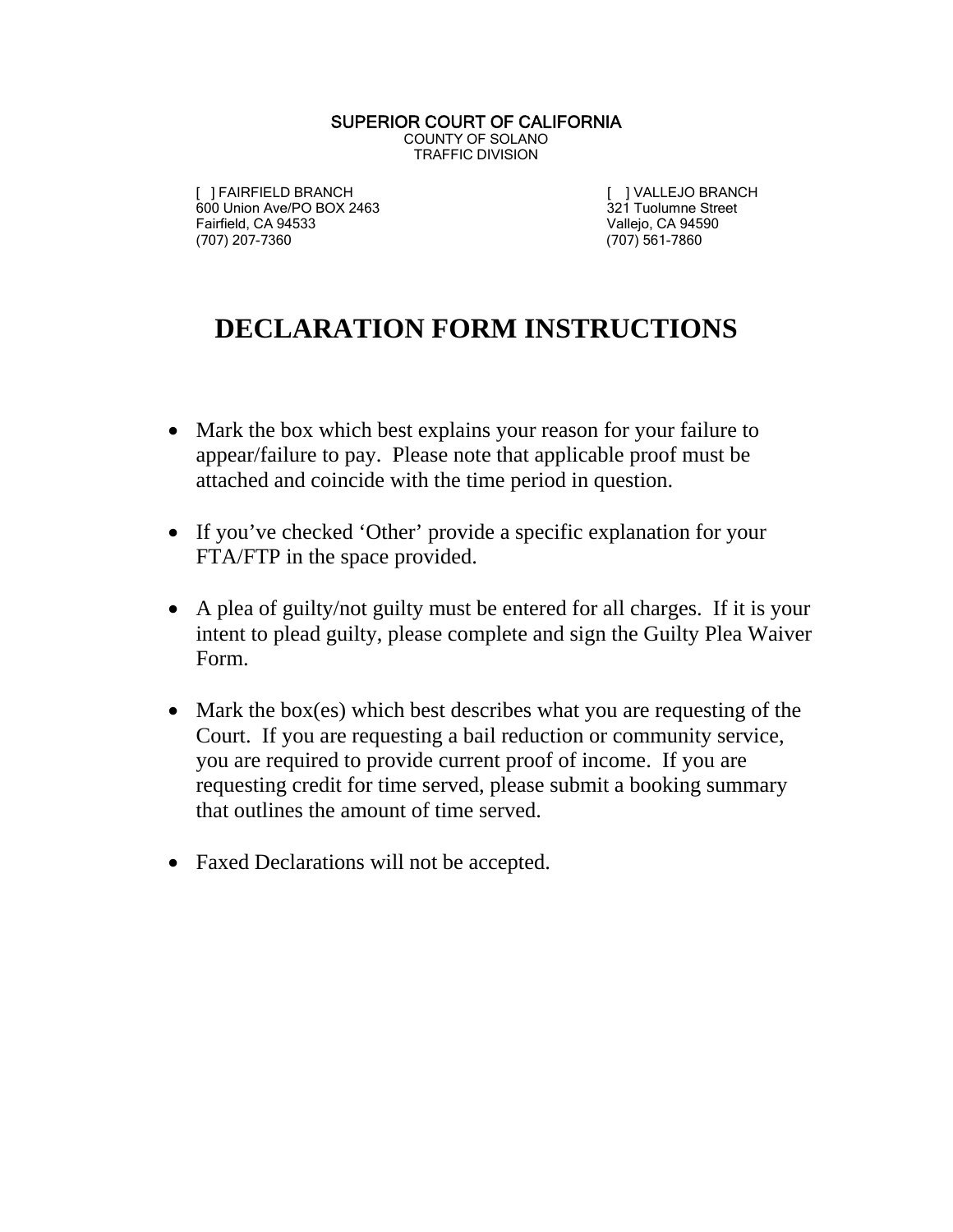|                                                                                                                                                                                                                                                                         | <b>SUPERIOR COURT OF CALIFORNIA</b>                                                                                              |                                                                               |                                                                                     |  |
|-------------------------------------------------------------------------------------------------------------------------------------------------------------------------------------------------------------------------------------------------------------------------|----------------------------------------------------------------------------------------------------------------------------------|-------------------------------------------------------------------------------|-------------------------------------------------------------------------------------|--|
| FAIRFIELD BRANCH<br>600 Union Ave/P. O. Box 2463<br>Fairfield, CA 94533<br>Phone: (707) 207-7360                                                                                                                                                                        | <b>COUNTY OF SOLANO</b><br><b>TRAFFIC DIVISION</b><br>www.solano.courts.ca.gov                                                   |                                                                               | VALLEJO BRANCH<br>321 Tuolumne Street<br>Vallejo, CA 94590<br>Phone: (707) 561-7860 |  |
|                                                                                                                                                                                                                                                                         |                                                                                                                                  |                                                                               |                                                                                     |  |
| Amount Due:                                                                                                                                                                                                                                                             |                                                                                                                                  |                                                                               | Docket Number:                                                                      |  |
| Amount Paid:                                                                                                                                                                                                                                                            |                                                                                                                                  |                                                                               | $FTA [ ]$ $FTP [ ]$                                                                 |  |
|                                                                                                                                                                                                                                                                         | IF YOU HAVE GOOD CAUSE TO EXCUSE YOUR FAILURE TO PAY/APPEAR, PLEASE RETURN THIS<br>DECLARATION WITH THE APPROPRIATE INFORMATION. |                                                                               |                                                                                     |  |
|                                                                                                                                                                                                                                                                         | Written proof of any of the following must be attached and cover the time period in question.                                    |                                                                               |                                                                                     |  |
| [ ] Hospitalization<br>[ ] Physically Incapacitated<br>[ ] Incarcerated                                                                                                                                                                                                 | [ ] Military Absence                                                                                                             | [ ] Death of an Immediate Family Member<br>[ ] Other (Give explanation below) |                                                                                     |  |
| The following is an explanation for my failure to pay/appear (be specific):                                                                                                                                                                                             |                                                                                                                                  |                                                                               |                                                                                     |  |
|                                                                                                                                                                                                                                                                         |                                                                                                                                  |                                                                               |                                                                                     |  |
|                                                                                                                                                                                                                                                                         |                                                                                                                                  |                                                                               |                                                                                     |  |
|                                                                                                                                                                                                                                                                         |                                                                                                                                  |                                                                               |                                                                                     |  |
|                                                                                                                                                                                                                                                                         |                                                                                                                                  |                                                                               |                                                                                     |  |
|                                                                                                                                                                                                                                                                         |                                                                                                                                  |                                                                               |                                                                                     |  |
| I am requesting the Court consider my request for the following:<br>$\Box$ 1. Extension<br>$\Box$ 5. Dismissal<br>$\Box$ 2. Traffic School $\Box$ 6. Community Service $\Box$ 9. Abstract<br>$\Box$ 3. Bail Reduction $\Box$ 7. Court Date<br>4. Credit for Time Served | □ 8. Proof of Correction Waived<br>$\Box$ 10. Reschedule Court Date<br>$\Box$ 11. Other                                          |                                                                               |                                                                                     |  |
|                                                                                                                                                                                                                                                                         | I declare under penalty of perjury that the above information is true and correct, to the best of my knowledge.                  |                                                                               |                                                                                     |  |
|                                                                                                                                                                                                                                                                         |                                                                                                                                  |                                                                               | (date).                                                                             |  |
| Address: 2008 and 2008 and 2008 and 2008 and 2008 and 2008 and 2008 and 2008 and 2008 and 2008 and 2008 and 20                                                                                                                                                          |                                                                                                                                  |                                                                               |                                                                                     |  |
|                                                                                                                                                                                                                                                                         |                                                                                                                                  |                                                                               | Telephone No.                                                                       |  |
| Print Name                                                                                                                                                                                                                                                              |                                                                                                                                  |                                                                               | Signature of Defendant                                                              |  |
|                                                                                                                                                                                                                                                                         | ORDER RE: VACATING CIVIL ASSESSMENT (COURT USE ONLY)                                                                             |                                                                               |                                                                                     |  |
|                                                                                                                                                                                                                                                                         |                                                                                                                                  |                                                                               | [ $\vert$ Denied No(s)                                                              |  |
| [ ] Other Orders                                                                                                                                                                                                                                                        |                                                                                                                                  |                                                                               |                                                                                     |  |
|                                                                                                                                                                                                                                                                         |                                                                                                                                  |                                                                               |                                                                                     |  |
|                                                                                                                                                                                                                                                                         |                                                                                                                                  |                                                                               |                                                                                     |  |
| Date:                                                                                                                                                                                                                                                                   | Judicial Officer/Division Manager                                                                                                |                                                                               |                                                                                     |  |
|                                                                                                                                                                                                                                                                         | DECLARATION RE: VACATING CIVIL ASSESSMENT (PC 1214.1)                                                                            |                                                                               |                                                                                     |  |
|                                                                                                                                                                                                                                                                         |                                                                                                                                  |                                                                               |                                                                                     |  |